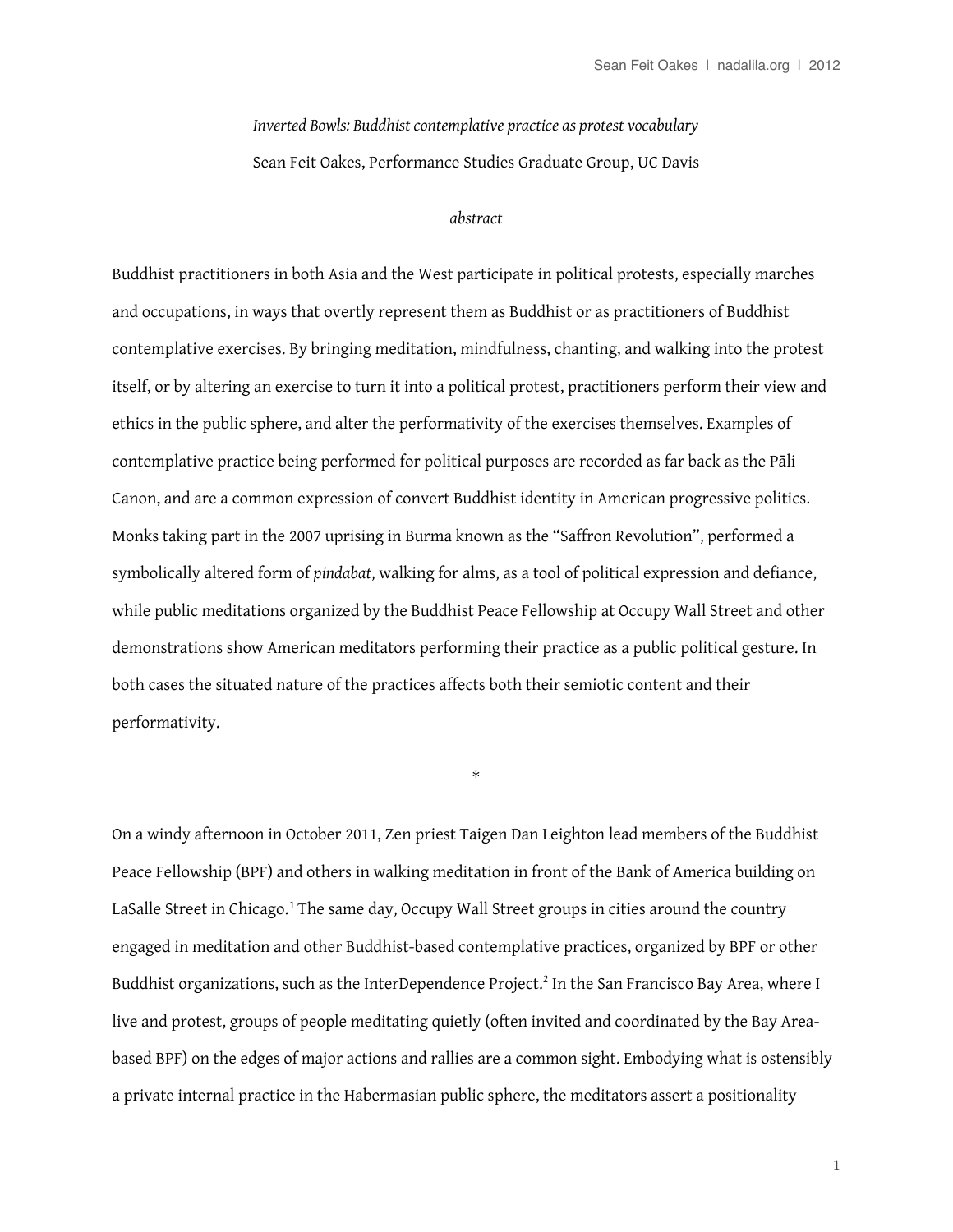alongside the main stream of social action, present but often only minimally interacting with the rallies, participating, yet in their seeming passivity, almost not. This framing of an intimate personal practice as part of a vocabulary of social activism refects a general tendency of American Buddhism to understand, via the feminist revelation, the personal as political, and to emphasize the performativity inherent in contemplative practices themselves. This frame may seem like a typical Western appropriation: the repurposing of an ancient discipline for hybrid postmodern purposes, or an unconsidered orientalism, and it may contain elements of both, but the use of Buddhist contemplative disciplines as protest vocabulary is a venerable practice in Asia as well, with examples as far back as the Buddha himself as recorded in the Pāli Canon. Does the performance of meditation in public change the efect of the practice for the meditator? What does the visibility of meditators in potentially charged political actions contribute to the performativity of the protest and the experience of those nearby? And does meditating at protests change the nature of the meditation itself?

Founded in 1978 by Robert Aitken Roshi, Anne Aitken, and Nelson Foster, the Buddhist Peace Fellowship is one of the largest networks of Buddhist social action in the Western world.<sup>[3](#page-16-2)</sup> Their projects include peace work, prison ministry, activist training through their offshoot, the Buddhist Alliance for Social Engagement (BASE), and collaboration with Asian Buddhist organizations on social issues worldwide. In the US, one of their most visible activities is their presence at rallies, marches, and other protest events, their old blue banner with the logo of a hand holding a lotus flower moving silently amid a group of calm walkers. The image is a visual reference to the Mahāyāna story of the Buddha at Vulture Peak (Mt. Gṛdhrakūṭa, near Rājagaha, modern Rajgir in Bihar, India), transmitting the *Dharma* ("truth", "law", "way", often capitalized as a proper noun) by wordlessly holding up a flower.<sup>[4](#page-16-3)</sup> The soft white outline of the hand, upturned, with its tapered, ambiguously Asian fingers, is itself a contrast to the loud and often angry signage that may surround it, and seems of a piece with the small group of quiet walkers who tend not to join the common "Hey Hey, Ho Ho…" chants, choosing instead to walk in silence or talk softly in pairs. Perhaps through their silence and calm presence the Dharma is again transmitted, as the Zen tradition says, "beyond words or scriptures".<sup>[5](#page-16-4)</sup> "Transmission",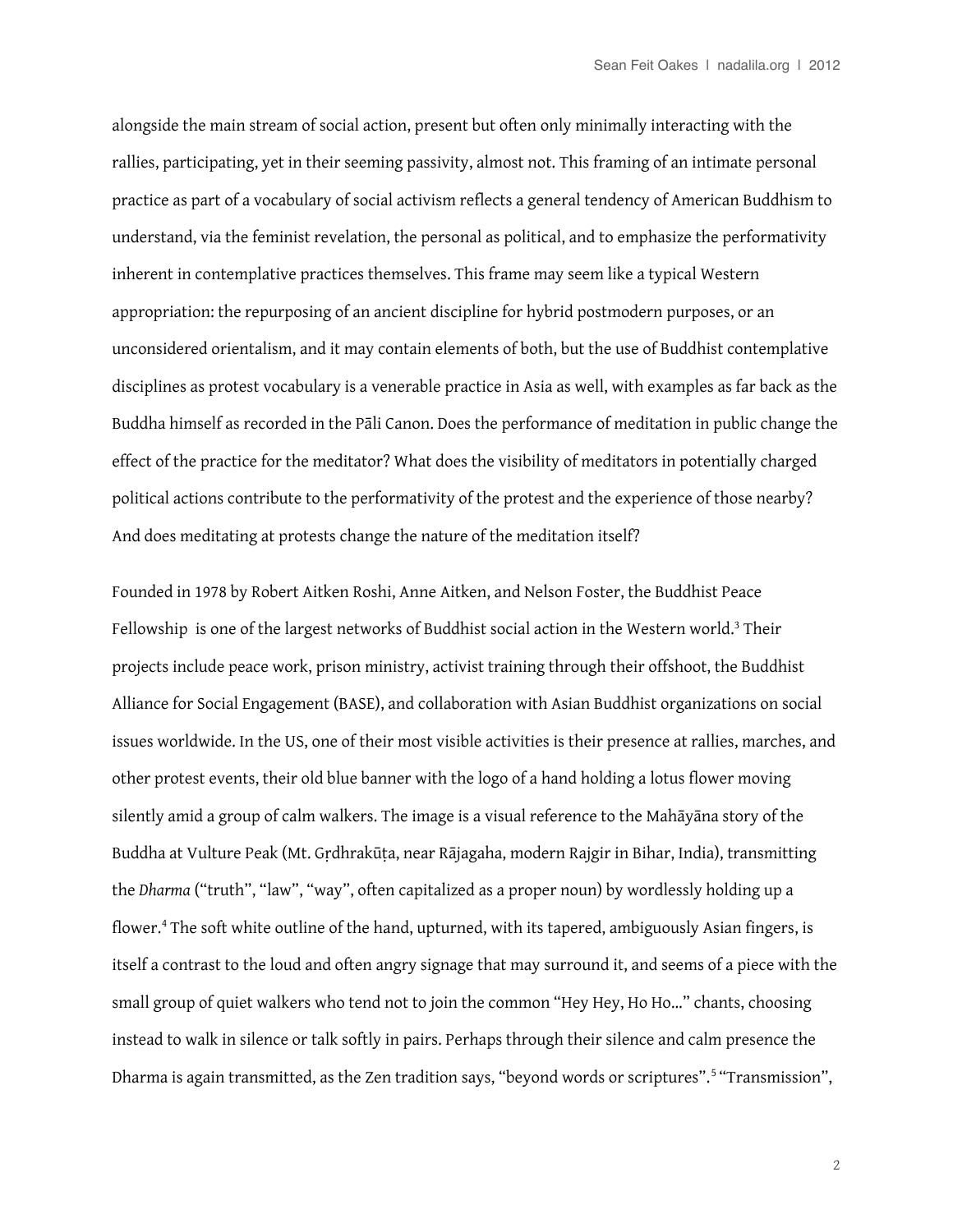a traditional word to describe the awakening possible through direct contact between teacher and student, is the process by which the Dharma passes between generations. Woven into prominent Buddhist activist and Vietnamese Zen teacher Thich Nhat Hanh's popular statement that the "next Buddha may take the form of a community", the transmission metaphor deepens.<sup>[6](#page-16-5)</sup> A community of Western students, themselves recipients of the Dharma through lineages of teaching that have come from Asian countries, continues to transmit its blessings through a wordless ofering of calm presence and an enigmatic image. When they set up the banner at stationary locations, an informal but serious meditation period will often be undertaken, with a leader keeping time and sometimes ringing a small bell to begin and end the sitting. Their public meditations in protest settings perform several possible functions (in no specific order):

1. Advertisement for BPF, drawing attention to its many social justice activities 2. Proselytizing for Buddhism in general and meditation practices in particular 3. Embodying an alternative stance and action in relation to the content of the event 4. Demonstration of the efects of meditation as calm, relaxation, and equanimity 5. Proposing contemplative practices as a means toward the end of peace and justice 6. Continuation and support of participants' personal meditation practice 7. Deepening of participants' inner process and meditative skills in a challenging context 8. Asserting the necessity of inner work for those concerned with social justice

9. Bearing witness, through calm presence, to the unfolding of the action and issues

Many of these functions rely for their power on the inseparability of internal and external process, perhaps the core soteriological implication of modern Engaged Buddhism. The act of practicing in public amplifes the performativity already inherent in the meditation exercises, turning the gestures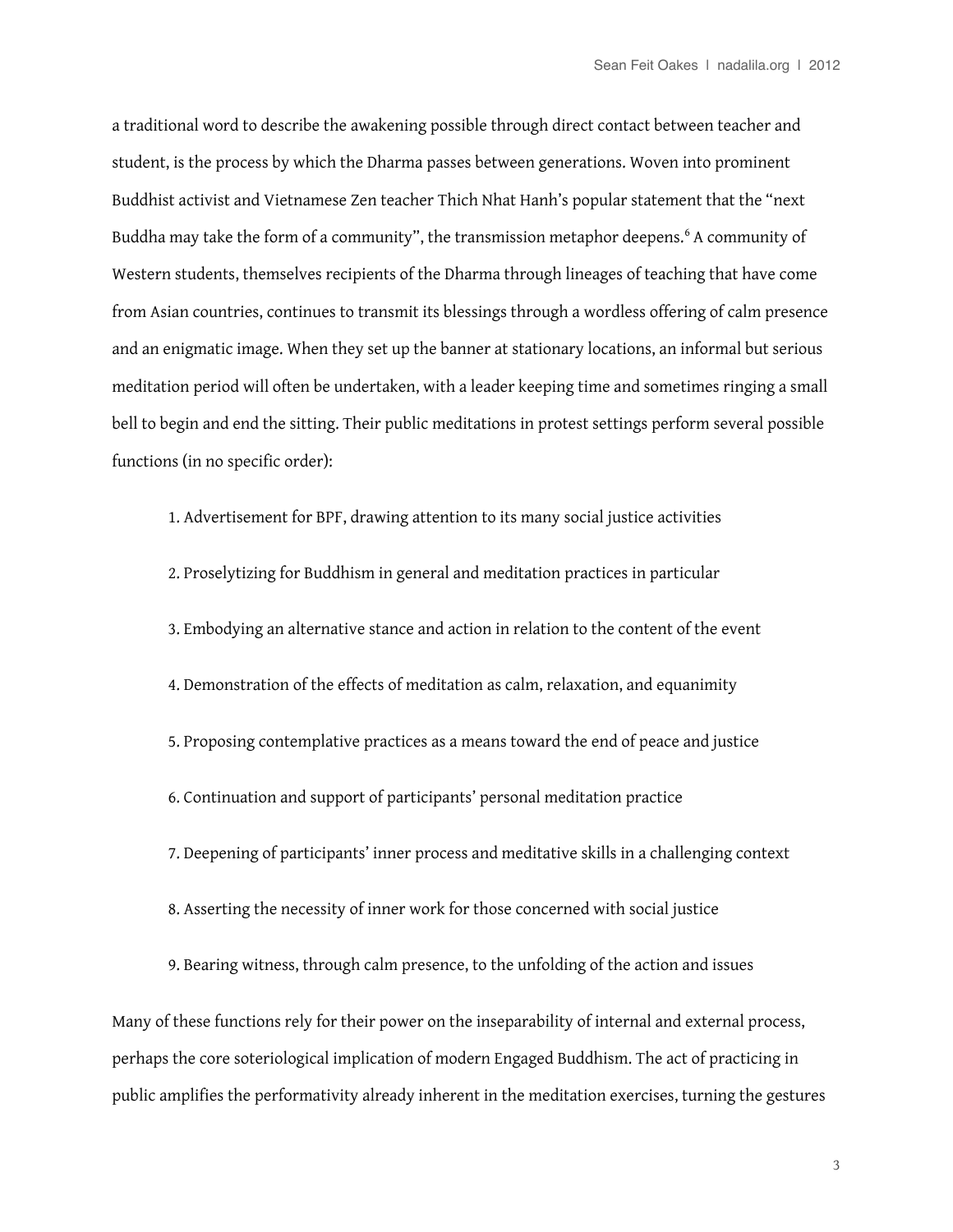of sitting, walking, or any contemplative exercise into both internal and external performance. The meditating body visible at a protest might simultaneously be a site of inner turbulence for the individual practitioner, a symbol for the meditator and/or viewers of an abstract concept such as peace or justice, a wordless teaching on ethical action in the face of discord, or an invitation to join the sitting and possibly the religion. The complex interplay of internal and external meaning makes public meditation a many-layered and contingent space for either personal or communal transformation. Public meditation can also be seen as performing aspects of practitioners' dedication to, or refuge in, the Three Jewels of Buddha, Dharma, and Saṅgha. It supports and challenges the individual meditator on their contemplative path (*Buddha*), spreads the tradition and teachings of Buddhism through example and acts in accordance with views about the nature and power of ethical action (*Dharma*), and brings practitioners together in community, both in the affinity group of the meditation circle and in the gaze of the larger crowd, including participants, observers, police, and media (*Saṅgha*).

The phrase "going for refuge" describes the traditional act of joining the Buddhist community and implies that each of the Three Jewels can be seen as a safe harbor for the practitioner in a chaotic world. Small islands of quiet meditators on the edge of busy, expressive crowds themselves become a refuge from a certain amount of chaos, at least until the situation turns violent or the crowd is told to disperse. Many Buddhist teachers and traditions talk a lot about what we take refuge *in*, but since protest is by defnition *against* something, it is also fair to ask what we are taking refuge *from*. One traditional answer might be "from *saṃsāra*", a Pāli and Sanskrit word that indicates the nature of the material world as that which spins endlessly between gain and loss, life and death, pleasure and pain. Literally, saṃsāra refers to the "round of birth and death" in which beings are trapped through habitual and seemingly endless grasping, aversion, and ignorance.<sup>[7](#page-16-6)</sup> The word is common in Western pop culture, including appearing in the Occupy Wall Street (OWS) meme as a twitter hashtag (#OccupySaṃsāra), which is also the website name for a 2011 letter of support for OWS from Buddhist and yoga teachers, which named three broad motivations for "public protest meditation" similar to those I've identified above.<sup>[8](#page-16-7)</sup> "Occupation" of the world of birth and death may be read as a gloss of the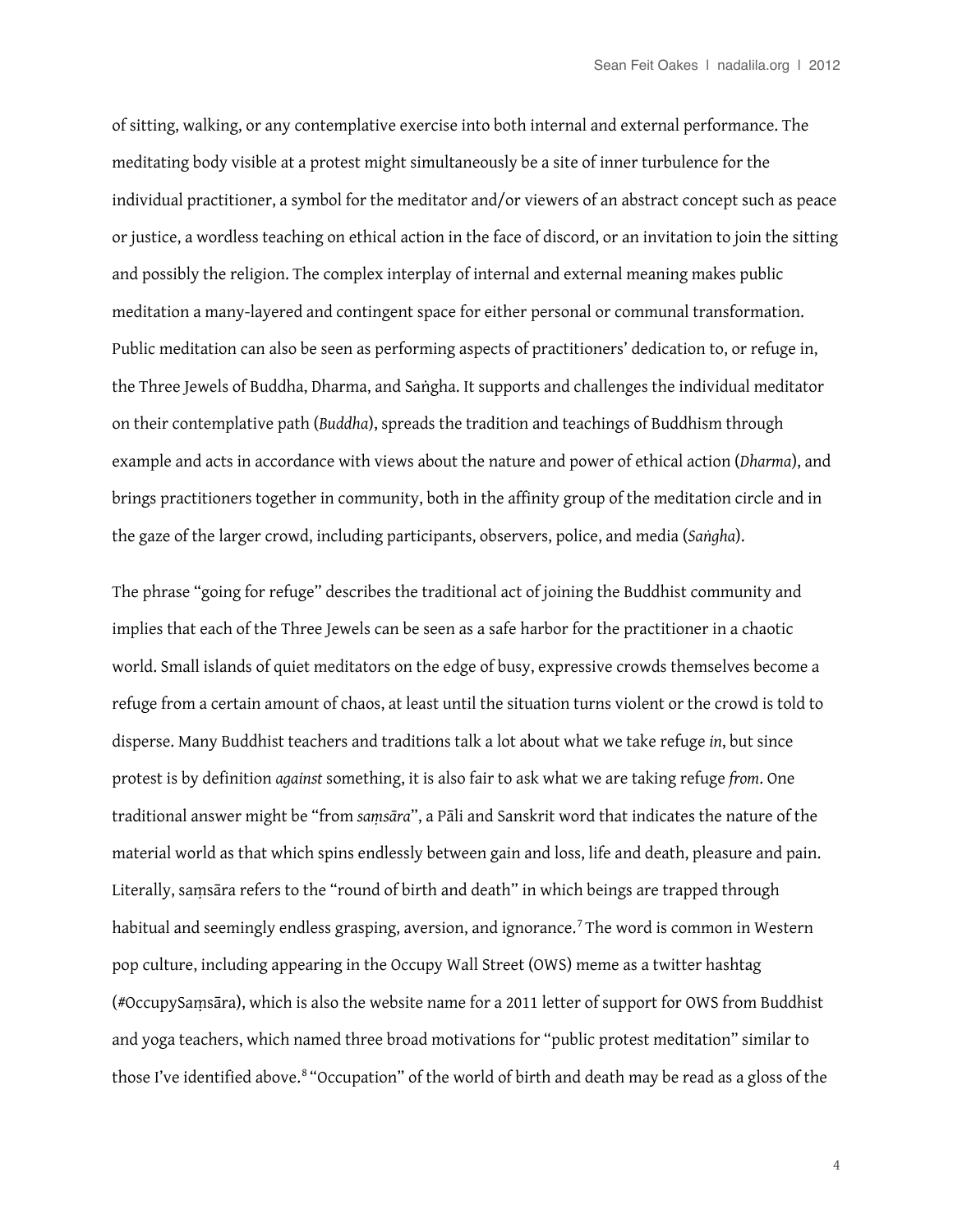Mahāyāna Buddhist teaching of the non-separation of saṃsāra and *nirvāṇa* (lit. "extinguished", as a fame is when separated from its fuel, the Buddhist word for the state of Realization), expressed by Nāgārjuna via British teacher Stephen Batchelor as "Life is not diferent from Nirvana, Nirvana no diferent from life".[9](#page-16-8) The world, *as it is*, is always already the site of liberation; there is no *other* place or state to arrive at. Meditation sessions at protests and the OWS encampments manifest a refuge not just from the chaotic world of the front lines of the action, but from the larger front lines of the action of each person's life: a momentary refuge from *saṃsāra* itself. They perform peace, ofer to all sides of a confict the image of another way, and embody the practice of seeing the immanent experience of confict and pain and the transcendent experience of liberation as not separate.

Perhaps the most potent diference between meditation as a private exercise that relates primarily to the individual practitioner's inner life and the public performance of meditation is the presence of external non-meditating witnesses. The shift in efect between private and public performance is then conditioned by shifting intentions embedded in the act of meditation itself. Bringing contemplative practice into the contested public square reveals an intention to affect others in a more direct way than sitting and walking at home or in the sheltered calm of a practice center seems to. But there are also many diferent historical and doctrinal intentions that are taught to support the practice of meditation, and these differences are partly reflected in the meditation traditions themselves. In the Theravāda Buddhist tradition as practiced in Burma (Myanmar), one of the sources of Western *vipassanā* (Insight Meditation), meditators generally practice with eyes closed, either alone in a *kuti* (meditation hut), or sitting in rows facing an altar or teacher dais, focusing on the movement of breath and other sense objects, developing concentration to a signifcant intensity. This style of practice is often cultivated in both Burma and the West on long meditation retreats, during which participants practice "noble silence", abstaining from all kinds of interaction between practitioners, including touch, speech, and eye contact. Meditation under these conditions and with these instructions is a substantially internal gesture, in which little attention is given to other people or the meditator's surroundings. This sensory seclusion can be contrasted with the Rinzai Zen style of meditation, another lineage at the root of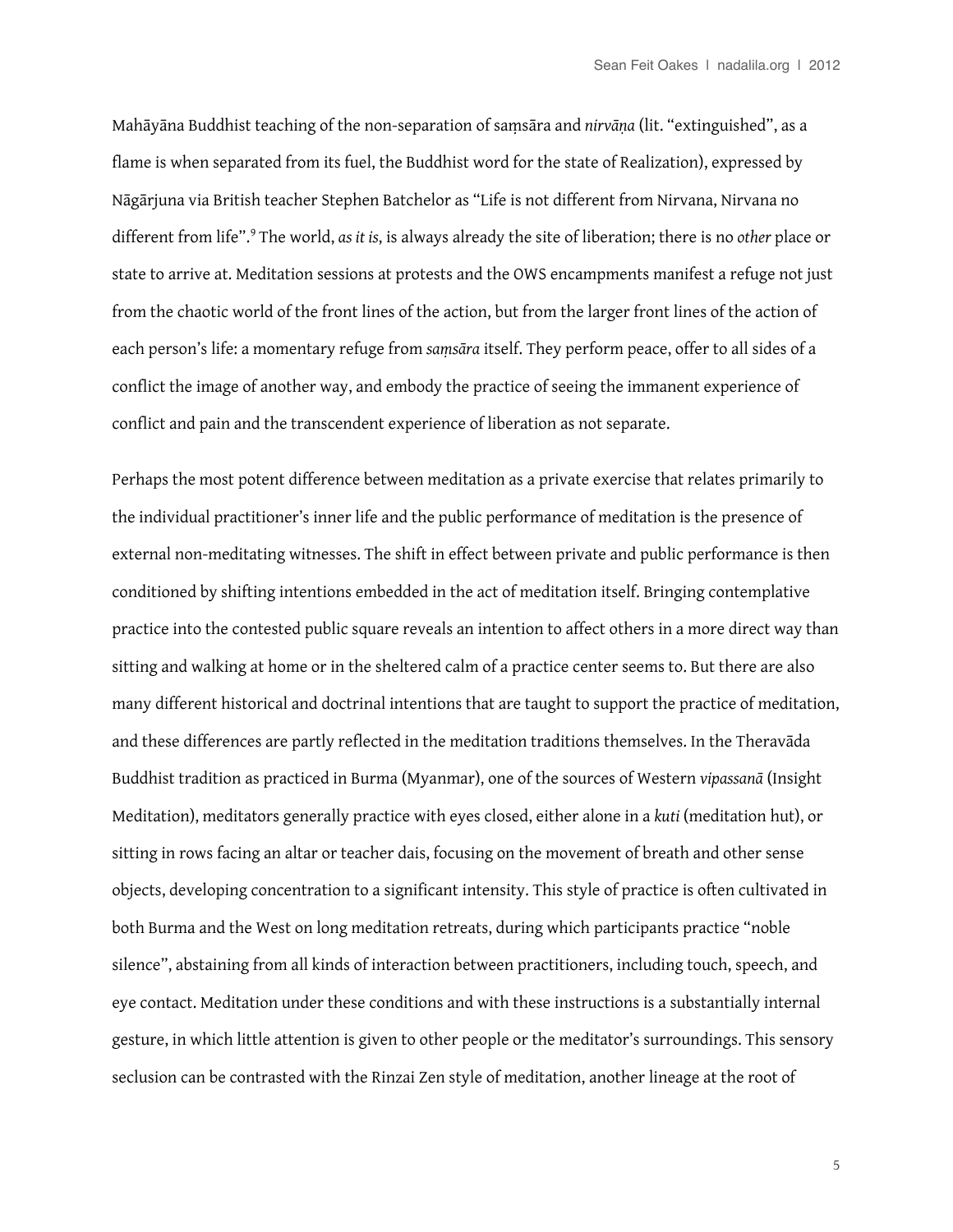American Buddhism, in which practitioners sit facing the center of the room and thus each other, and practice with eyes open. A Zen retreat may also be characterized by relatively more "work practice" than a vipassanā retreat, and the work periods might not be silent. A communal practice ethos develops in Zen in which interiority is not as prized as in the Southeast Asian traditions, supplanted by the cultivation of a broad mindfulness and communally-oriented presence throughout every action of the day, including interpersonal interaction. This contrast is not offered to suggest a facile opposition, as each style of practice contains aspects of the other: work meditation in Insight Meditation, silent inward practice in Zen. However, the diferent styles do entrain specifc views and intentions around practice, as well as the skills needed to thrive in that tradition. The diferent practice cultures practitioners train in will thus affect the intention and skills they bring to the public performance of contemplative exercises as well as whether they choose to place themselves in such situations at all.

One implication of varying methods and intentions is a shift in the subjectivity of the practitioners. The practitioner undertaking meditation as an internal practice meant to uproot the psychological and existential causes of sufering situates an individual subject in doing so, even if cultivating the important insight that a discrete and permanent soul (Pāli: *ātta*, Sanskrit: *ātman*) cannot be found to inhere in any experience or object. The implication of an individualist soteriology in this approach was derided by early Mahāyāna Buddhists (200BCE-200CE) as inclining the practitioner toward disdain for the world and a desire for individual transcendence.<sup>[10](#page-16-9)</sup> The early Mahāyāna textual tradition known as the *prajñāpāramitā* (Perfection of Wisdom) supplants a putative individualist soteriology with one based in the cultivation of empathy for others and grounded in the radical vision of *śūnyatā* (Emptiness, Voidness). The Mahāyāna tradition took root in Tibet and China, spreading from there to Vietnam, Mongolia, Korea, and Japan. American Zen, with its roots in Japan, Korea, and Vietnam, shares the Mahāyāna emphasis on turning outward toward the sufering of the world rather than inward toward a liberation defned by solitude, epitomized by Joanna Macy in her book on Buddhist-inspired social action, *World as Lover, World as Self*. [11](#page-16-10) Though traditional Mahāyāna arose in opposition to Early Buddhist doctrines on the nature of liberation that now persist in the Theravāda sects of Thailand, Burma, and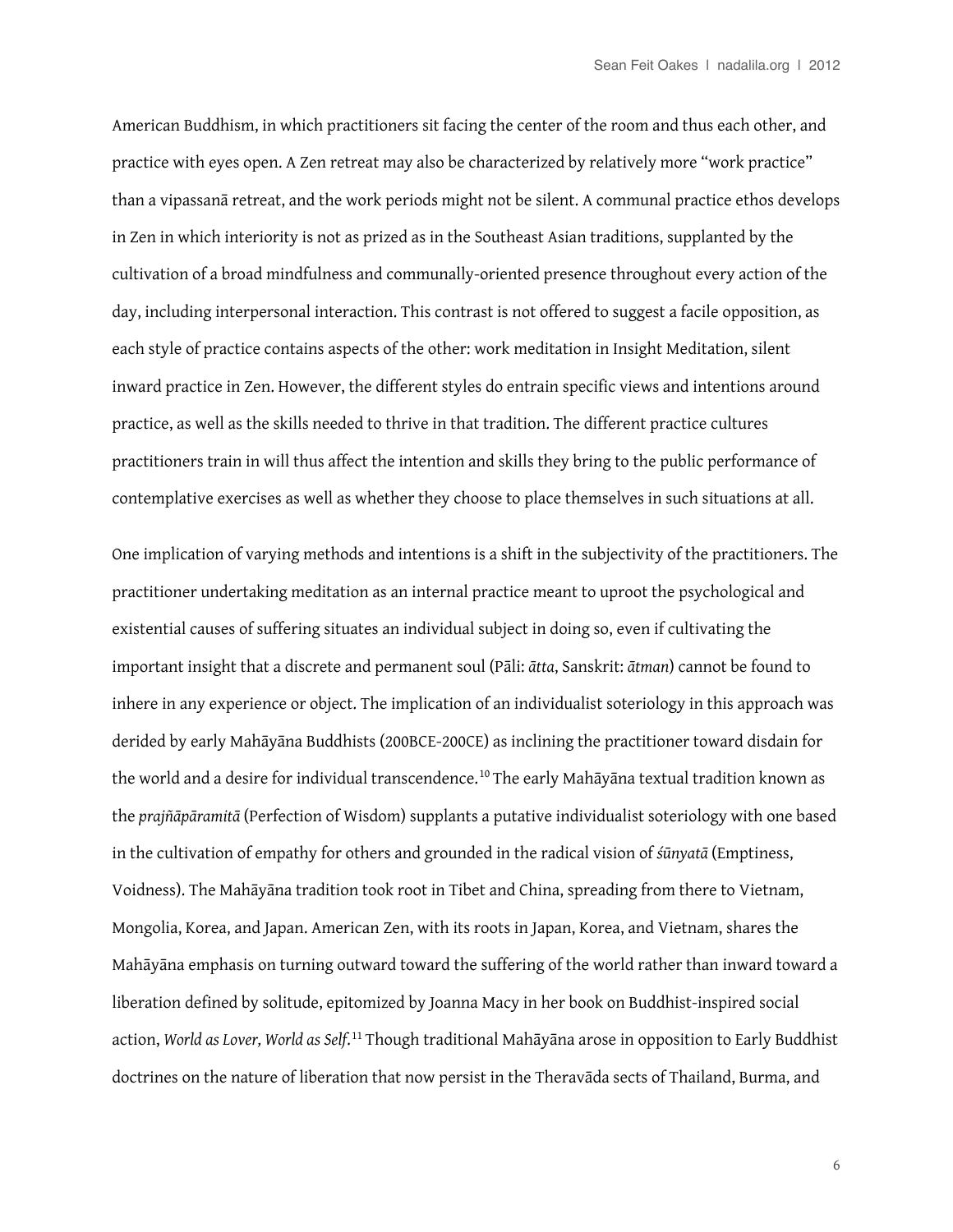Sri Lanka, contemporary Theravāda has substantial Mahāyāna leanings, though teachers who tend far in that direction, like the Thai activist monk Buddhadāsa, may receive criticism for it. American convert Buddhism being deeply syncretistic, practitioners of schools that would have been on opposite sides of this ancient debate like Zen and Theravāda now broadly and easily share the Mahāyāna emphasis on externality and social action.

The divine being at the heart of mythic Mahāyāna is the bodhisattva Avalokiteśvara, known popularly in her Chinese manifestation of Quan Yin. Both names describe her primary stance, "s/he who hears the cries of the world".[12](#page-16-11) Quan Yin as an archetype portrays that which is primarily concerned with that which is *outside* her, at least if considered in a dualistic model. The "cries of the world" are object to the subject that is her selfess compassionate listening action. She embodies the practice of "bearing witness", one of the oft-repeated intentions behind the performance of contemplative practices in public. Filtered through the understanding that saṃsāra and nirvāṇa are "not two" (*advaita*) leads to a non-dual vision of compassionate presence: the view or understanding that subject and object are completely interdependent and therefore not distinguishable as separate. This view fuses the empathy and Emptiness aspects of the Prajñāpāramitā revelation.

Here the Bodhisattva, the great being, thinks thus: "countless beings should I lead to Nirvana and yet there are none who lead to Nirvana, or who should be led to it." However many beings he may lead to Nirvana, yet there is not any being that has been led to Nirvana, nor that has led others to it. For such is the true nature of dharmas, seeing that their nature is illusory.<sup>[13](#page-16-12)</sup>

The ancient vision of the Bodhisattva's paradoxical soteriological action transcends positionality along with subject and object, taking a stand that does not *stand* anywhere, proposing a radical revision of the power dynamics of subject and subjectivity. "Dharmas" in this case refers to all phenomena, so the being who is devoted to the liberation of all other beings does not recognize the separation of self and other or any essential identity of anything as other than illusion. The paradox resolves itself in tautology: if there are no beings to be saved, then all beings must already be saved! It is the very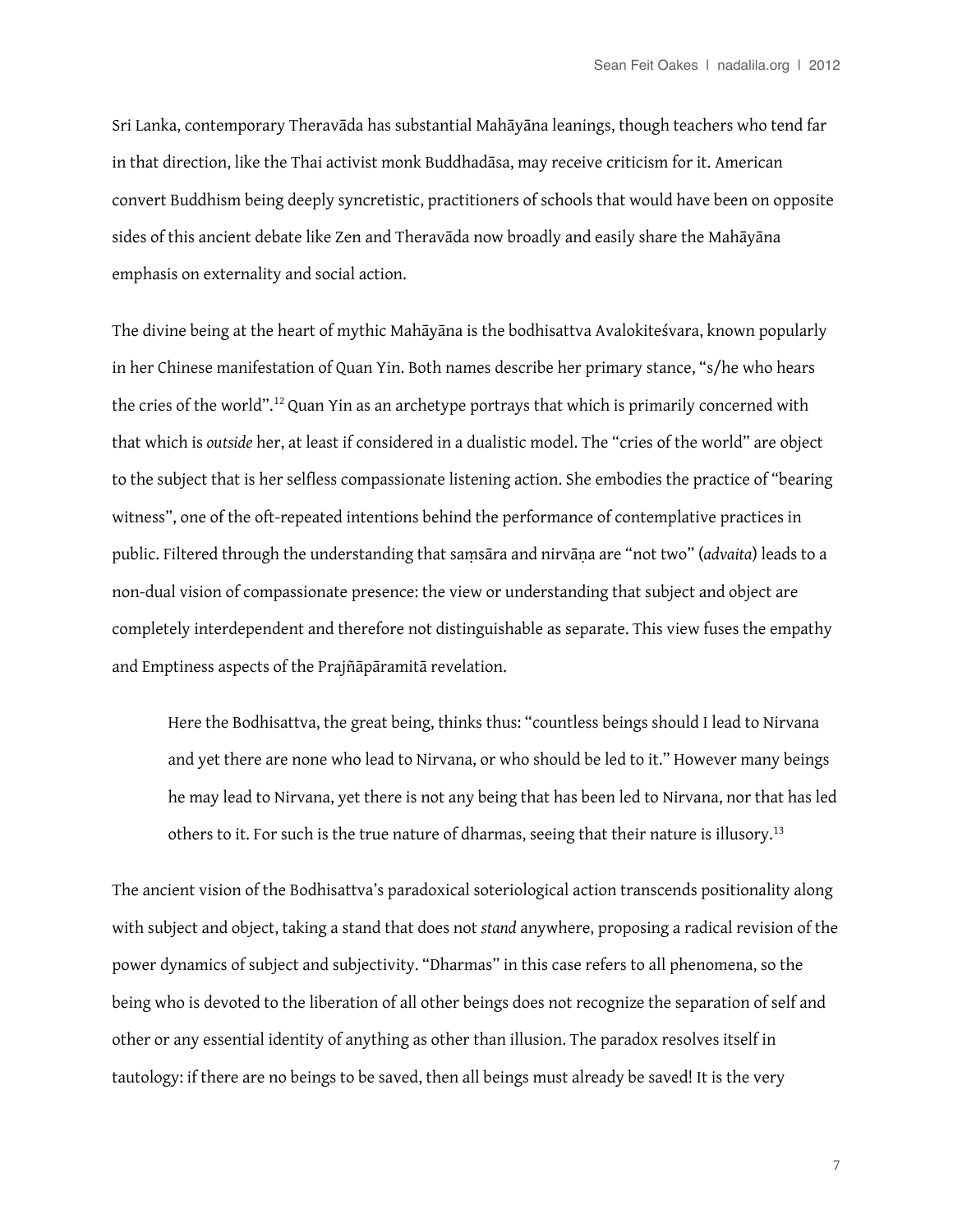recognition of beings as *not other* that liberates, and that liberation carries no object: it is not the bodhisattva who is liberated, or beings who are liberated. Who was ever in bondage? The beautiful inclusivity of Mahāyāna non-dualism shines through the very individual-oriented American Buddhism, and somehow still manages to ground the very subjective, action-dedicated lineage of Socially Engaged Buddhism.

## *Origins of Engaged Buddhism in ancient India*

Though caricatured as world-denying, Buddhism has a long history of involvement in social action and protest, beginning perhaps with action by the Buddha himself, in which the practice vocabulary itself (primarily sitting and walking meditation, along with ordination, chanting, and alms receiving) may have been performed for social or political ends. The Buddha himself is said to have intervened in the invasion of his home country of the Sakyans by the neighboring Kosalans, sitting in meditation in the path of the invading army. Questioned by the invading king Viḍūḍabha as to why he was sitting under a spindly tree that gave no shade in the full noon sun while nearby (just across the border) was a large, leafy tree, the Buddha replied, "Let be, O king! the shade of my kindred keeps me cool." The king understood that the Buddha was there "to protect his clansmen", and moved by the Buddha's empathic action, withdrew. As the story proceeds, the Buddha intervenes similarly twice more, but before a fourth attempt, seeing that the *kamma* of the situation was such that his intervention would ultimately fail, he abstains from action and the invading king massacres the Sakyans.[14](#page-16-13) The story is a *Jātaka* tale, a story of the Buddha in former lives or in parable-like situations, and the massacre is not corroborated by the historical record, but the Jātaka collections contain many stories of the Bodhisatta (as the Buddha was called before his liberation) cultivating the perfections of the heart (Pāli: *pāramī*) such as generosity (*dāna*), patience (*khanti*), or compassion (*karuna*) by acting in the service of others' wellbeing or safety. One possibly historical, though mythicized, example from the Buddha's lifetime concerns not his own activism, but the actions of his step-mother and a congregation of women protesting their exclusion from the Saṅgha.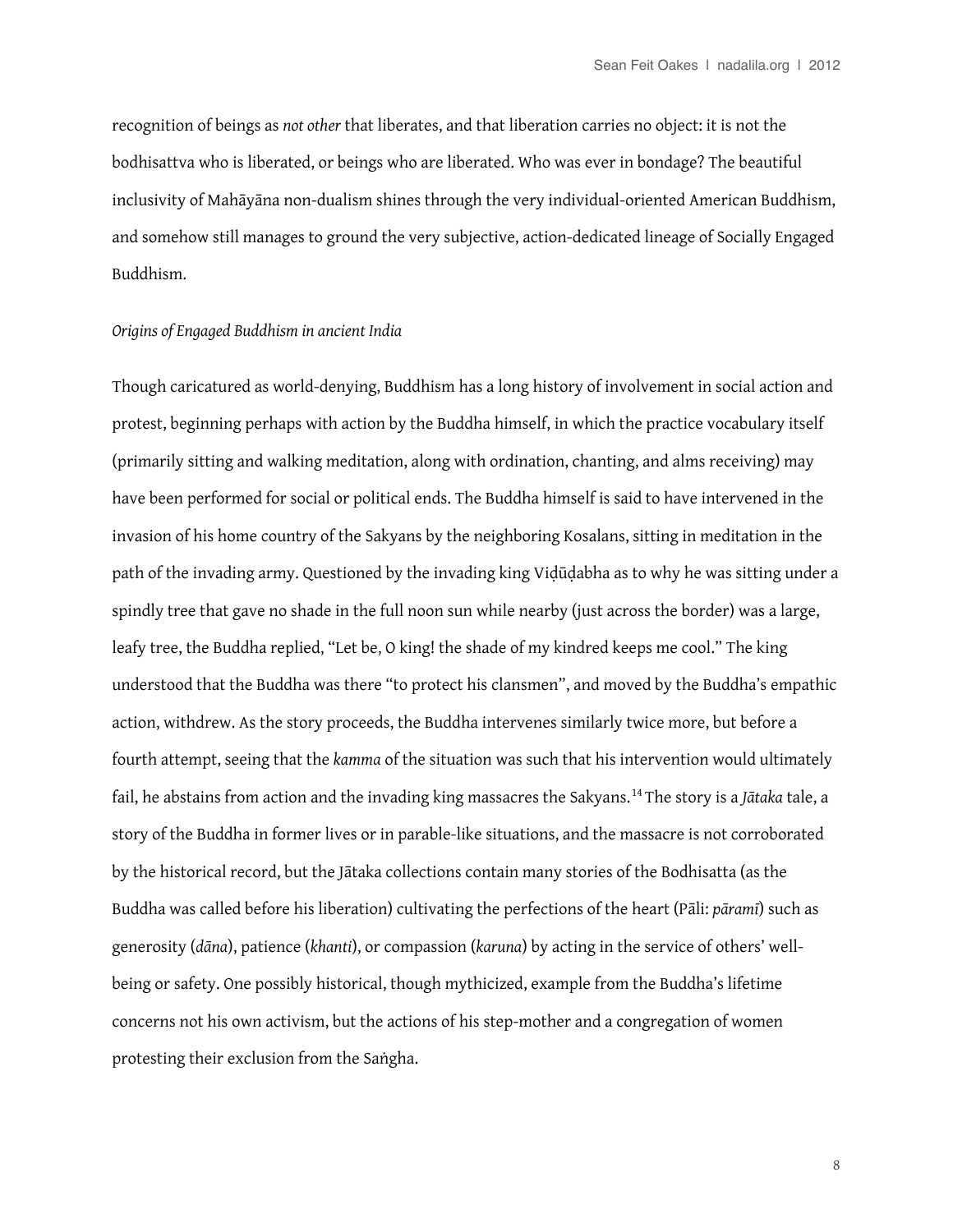After the Buddha's awakening, he returned to Kapilavatthu to visit his family, the Sakyans. He taught the Dharma to several family members who were then inspired to join him in the renunciate life, but the women who wanted to join were rebufed by him. Undeterred, the Buddha's aunt and step-mother, Mahāpajāpatī Gotamī, led 500 women to cut off their hair, put on the yellow robes of the Saṅgha, and walk barefoot to reach Vesālī (348 kilometers away) where the Buddha had moved on to. Meeting him, Mahāpajāpatī Gotamī requested again to be able to join the Saṅgha of bhikkhus and was again denied. Much criticism has been directed at this refusal in recent years, with reason, though the cultural factors conditioning the Buddha's reticence were substantial and not perhaps easily understood from our distance. Mahāpajāpatī Gotamī went to the Buddha's assistant and cousin, Ānanda, asking for help, and Ānanda challenged the Buddha on his denial of their ordination based on women's potential for realization and the Buddha's personal debt to Mahāpajāpatī Gotamī as his surrogate mother. The Buddha relented, affirming that women possessed as much capacity for full liberation as men, and Mahāpajāpatī Gotamī became the senior nun (*bhikkhuni*) and founded the lineage of ordained Buddhist women.<sup>15</sup> Her successful protest action was rooted in three contemplative practices: the ascetic gestures of cutting of the hair, wearing simple robes, and walking barefoot; walking in meditation over long distances, as the Buddha and the *bhikkhus* regularly did; and "occupation": she refused to go home when told to, and instead stayed to argue for admission. This founding episode in the history of the bhikkhuni Saṅgha, alongside the Jātaka myth of the Buddha's peaceful occupation of the border shows members of the nascent community as those who while devoted to liberation through inner work, would perform their contemplative practice as a means to an external end when necessary. This gentle beginning prefgures later nonviolent activism on the part of devoted Buddhist practitioners.

Despite the complex historicity of the Pāli Canon and non-consensus as to the activist intent of the Buddha's actions, social justice-oriented modern practitioners often see in the early structure of the monastic Saṅgha principled resistance to the color (*jati*) and caste (*varna*) system in India. The monastic hierarchy was (and remains, in Theravāda orthodoxy) structured on seniority of ordination date, rather than caste and social origin, and central to the Buddha's teaching on caste is not just that membership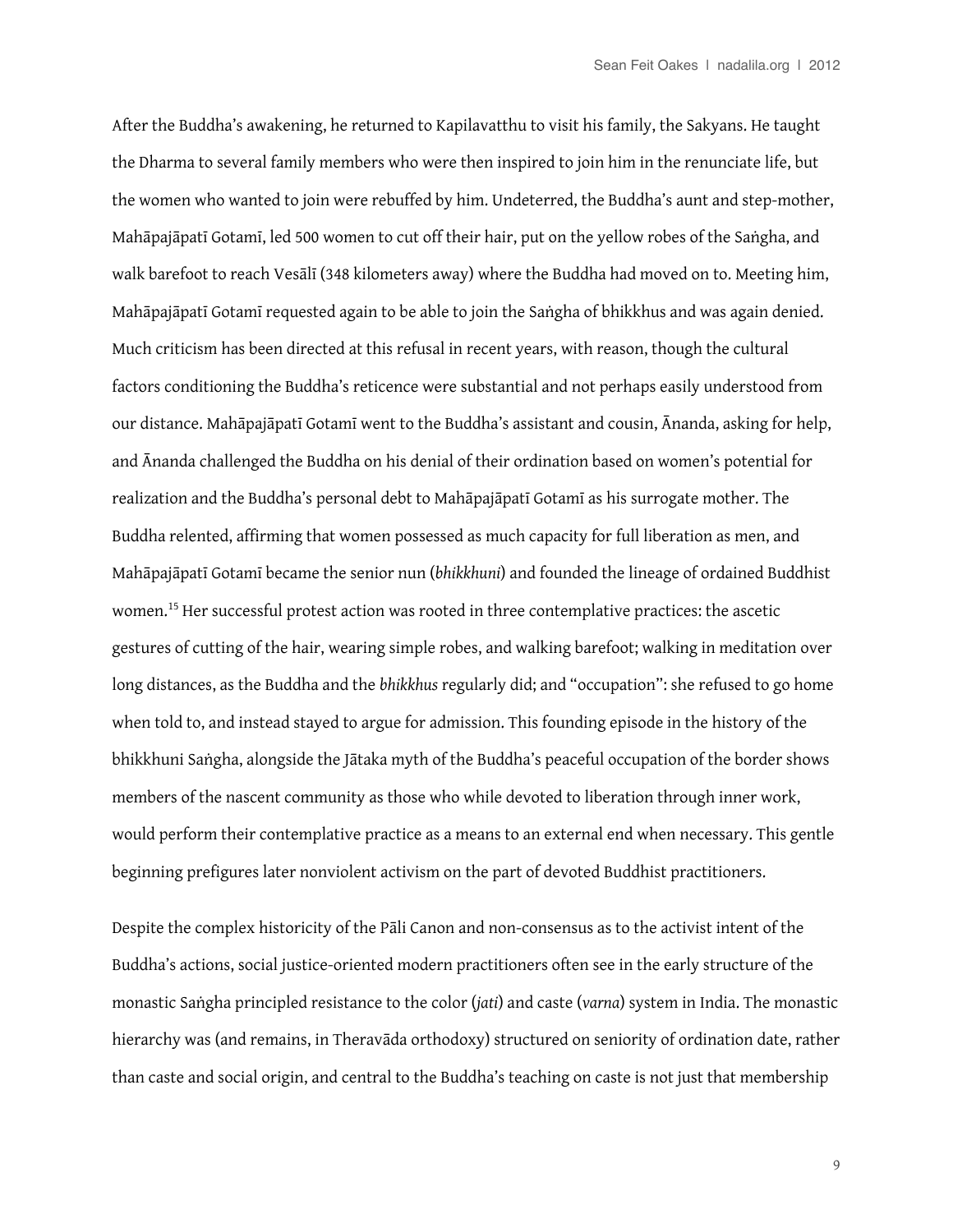in the saṅgha erases one's previous social standing, but that ethical action and wisdom make one a brahman (the highest of the traditional four varna), not birth. The power of this reframing is poignantly refected in the last verse of the liberation poem of"Sunita the Outcaste", who is venerated by deities after his attainment of *arahant*-ship, full liberation, and is declared a brahman.

Seeing me, arrayed with a squadron of devas,

the Teacher smiled & said:

"Through austerity, celibacy,

restraint, & self-control:

That's how one is a brahman.

He is a brahman supreme."[16](#page-17-1)

The naming of the outcaste as a brahman as the crowning affirmation of his liberation carries both transcendent and immanent soteriological force, as both Sunita's ordination and ostensibly personal liberation become socially radical. This feature of the Buddhist order was in part responsible for the revival of Buddhism in modern India when Bhimrao Ramji Ambedkar, a Mahar (one of the "untouchable", or *dalit* caste groups) Indian politician converted publicly to Buddhism, along with 500,000 followers, in 1956. Ambedkar converted following a visit to Sri Lanka and study of Theravāda attitudes toward converts and social action, but remained critical of its leaning toward transcendence, and wrote about his attraction to the Mahāyāna model, with its archetype of the engaged Bodhisattva. In many Maharashtrian Buddhist shrines, pictures of Ambedkar and the Buddha hang side by side, the activist politician next to the great renunciate.<sup>[17](#page-17-2)</sup> In the Buddha's organization of the monastic saṅgha as caste-exempt and Ambedkar's embrace of conversion as the pathway out of the strictures of caste, the putative soteriological reasons for ordination as a monastic or conversion to lay Buddhist status expand to include the performative force of the gesture of ordination as a political symbol.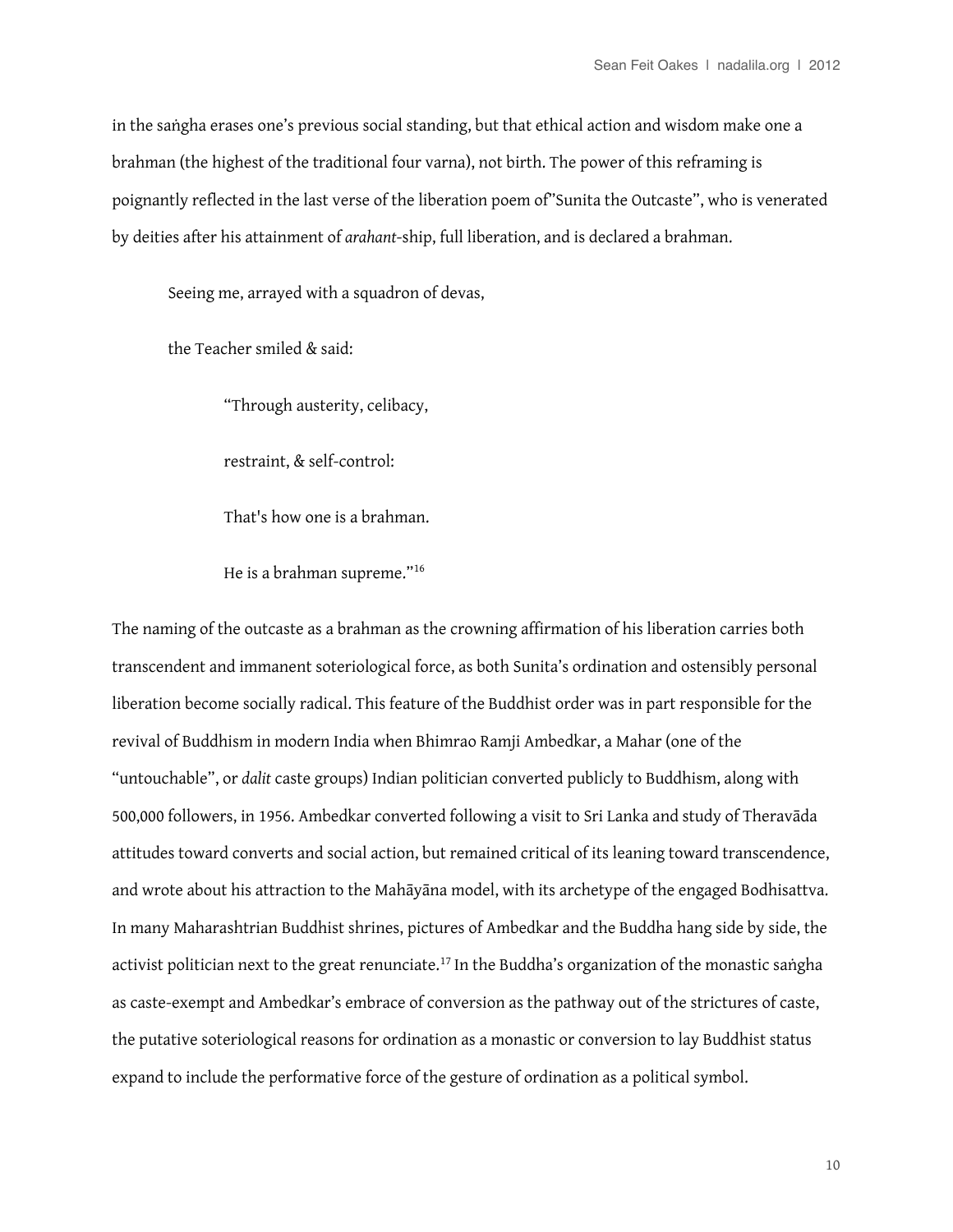In promoting conversion to Buddhism as a political act, Ambedkar altered the demographics of Indian caste culture, particularly in Maharashtra, where 55% of the Scheduled Castes converted, made a strong gesture toward reestablishing Buddhism in India, and embedded caste rejection into the conversion act.[18](#page-17-3) Conversion to Buddhism consisted in part of the acceptance of a set of 22 vows, written by Ambedkar, which prohibit a set of defining Hindu activities including "faith in" Hindu deities, doctrines like the "incarnation of god", and the purification rituals around death, and include a declaration of renunciation of Hinduism due to its being "based on inequality", and the belief that the convert is having a "re-birth".<sup>19</sup> Ambedkar's action, unlike Sunita's, focuses on membership in the religion itself as the pathway out of caste strictures rather than either ethical action or realization of liberation. While the 22 Vows include the traditional five ethical precepts, it is conversion itself that erases caste rather than any particular attainment. As the act of conversion becomes a tool for social liberation on a large scale, the act changes from being primarily personal to being substantially communal. It becomes a performance in which the rest of society is the audience.

## *Burmese monastic practice as protest vocabulary*

On August 8, 1990, during demonstrations marking the two-year anniversary of the 1988 massacre of 600 monks and thousands of lay-people protesting for democracy, two monks were shot in Mandalay, Burma (known as Myanmar at the request of the ruling junta, leading to some activists abjuring the name out of resistance to the junta). This led to a widespread religious boycott known as "turning over the bowl" (*pattam nikkujjana kamma*), a charged form of protest that monks, ordinarily not permitted by their precepts to participate in worldly political affairs, may undertake under specified circumstances.[20](#page-17-5) The practice of refusing alms from the military later became famous as news of its use spread during the monk-led protests of 2007, sometimes called the "Saffron Revolution".<sup>[21](#page-17-6)</sup> The repurposing of the alms round as a symbolic political act transforms it, like Ambedkar's ordination and the BPF's meditation practice, into a performative gesture with import beyond the literal or individual.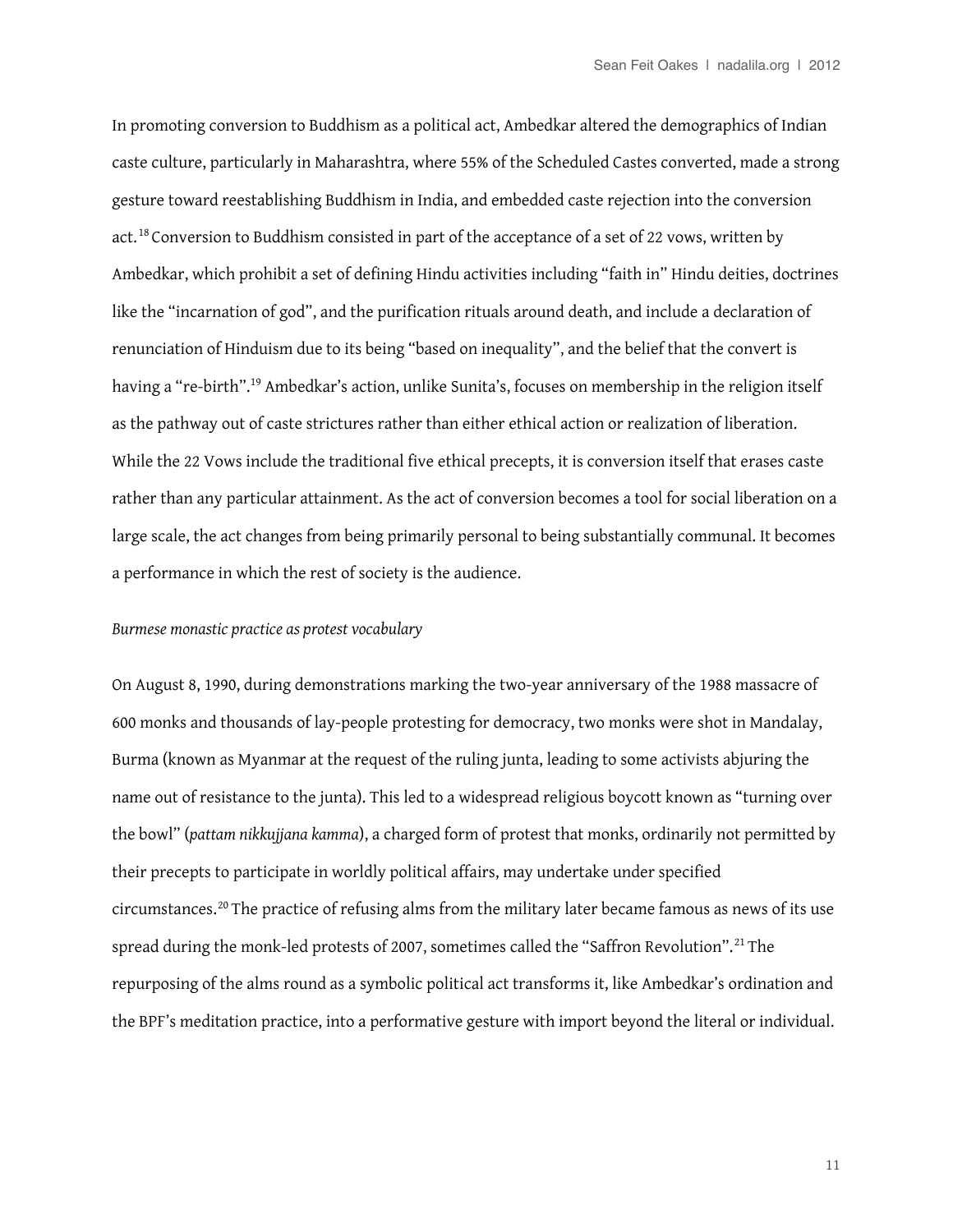Theravāda monastics, dependent on the laity for support, walk through the streets every morning accepting alms donations of food in their bowls. The ancient ritual, called *pindabat*, is central to monastic practice, assuring the continued interdependence of the monastic and lay communities. Giving alms thus is central to the performance of devotion and religious membership for lay believers. The refusal to receive alms draws on the moral power of the monastic position to perform an ethical judgment of the lay people that are subject to the refusal, implying that their actions have made them ineligible for the honor of giving alms and the Merit (*puñña*) that accrues from such Generosity (*dāna*). Pindabat in Burma is a highly systematized practical ritual, with donors to monasteries vying for status as generous, regular donors, and a complex hierarchy governing the transfer of value in both directions between lay people and monastics.<sup>22</sup> Donations to the Saṅgha are among the first teachings emphasized for lay Buddhists in Asia. The emphasis on dāna not only encourages material support for the Saṅgha, but establishes the ground for the subtler renunciation (*vairāgya*) into which the teachings unfold. Renunciation of material resources (through giving them to the Saṅgha) prefigures the renunciation of self-cherishing and ego that arises in the meditative process, leading to the fnal release of the belief in the reality of the self with the realization of *nibbāna*. Thus the monastics and the laity share the practice of dāna as both internal and external.

The vinaya prohibits monastics from announcing their level of realization, but the laity scrutinize the monastics for visible signs of enlightenment like humility, concentration, and equanimity, and donate in proportion to the recipient's perceived level of virtue. The public giving of dāna to respected monastics thus confers social prestige on the donor, formalized through the immaterial currency known as merit (puñna). Giving dāna sincerely, and the perceived sincerity of donors is a common topic in Burmese conversation, creates merit for the donor, while the gracious receipt of dāna*,* the sincere commitment to the ordeals of meditation and the monastic life, and the return of wisdom in the form of teachings creates merit for the monastic recipient.

The Burmese military governs with a combination of Marxist state control of resources and industry and signifcant folk Buddhist superstition. Shame in the eyes of the devoutly Buddhist populace has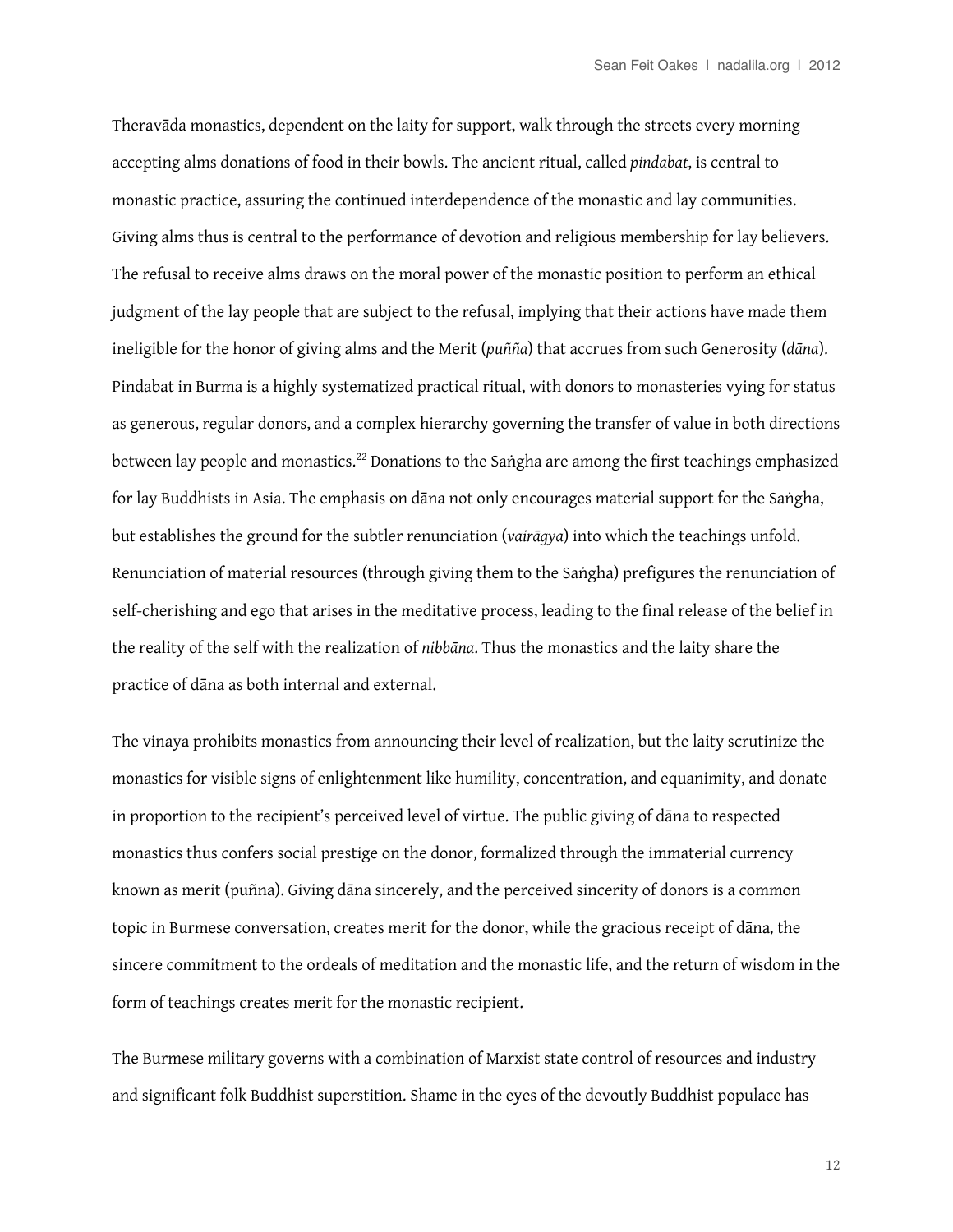generally been an efective weapon against the junta, who participate vigorously in the economy of dāna, with individual military officers vying to be seen as a great Buddhist donors and the state itself giving conspicuously to the Saṅgha. In a culture where monastics possess little physical power but great spiritual power, the junta still needs conspicuous dāna to maintain the image of legitimacy in the eyes of the public. Refusal to receive alms from members of the military and their families thus remains a powerful gesture, undercutting the regime's legitimacy through an implicit disbelief of the sincerity of their dāna. The refusal to receive alms constitutes an efective socially-supported excommunication from the Buddhist community.[23](#page-17-8)

In the performance of the vinaya-mandated practice of pindabat as protest vocabulary, the monastics recognize the interpenetration of the state and spiritual ideological apparatuses. The symbolic gesture of turning over their bowls performs the exclusion of a class of persons from participation in the communal ritual, and thus excludes that class from civil society.<sup>24</sup> Following the massacre of monks by the military in the 2007 uprising, the government suffered the shame of being declared illegitimate in the eyes of the Burmese people, a judgment previously rendered more often in private. The popular Burmese understanding of kamma (the conditionality of all actions and their results, "cause and efect") may have supported the view that the regime, though despotic, was the unfolding of past unskillful (*akusala*) actions on the part of the Burmese, and thus a legitimate, if unpleasant, historical reality.<sup>[25](#page-17-10)</sup> The murder of monastics, however, crossed a line, triggering an ancient Buddhist understanding that a "bad king", one who did not maintain, or acted against, the Dharma, no longer had a right to rule.<sup>[26](#page-17-11)</sup> A September, 2007 cartoon by Harn Lay from the Burmese exile newspaper, *The Irrawaddy*, shows the Buddha sitting in meditation on a lotus, surrounded by the army, guns pointed, helicopters and tanks arrayed, and a general who looks like Elmer Fudd screaming into a megaphone. The caption reads, "Cornered but unbeaten  $-$  the true leader."<sup>27</sup> The moral authority wielded by the Saṅgha fuels the powerful performativity of the monks' chosen protest image.

In September 2007, I walked through downtown San Francisco in a sea of maroon. A march in solidarity with the Burmese had been planned by the Bay Area Theravādan Buddhist community, and was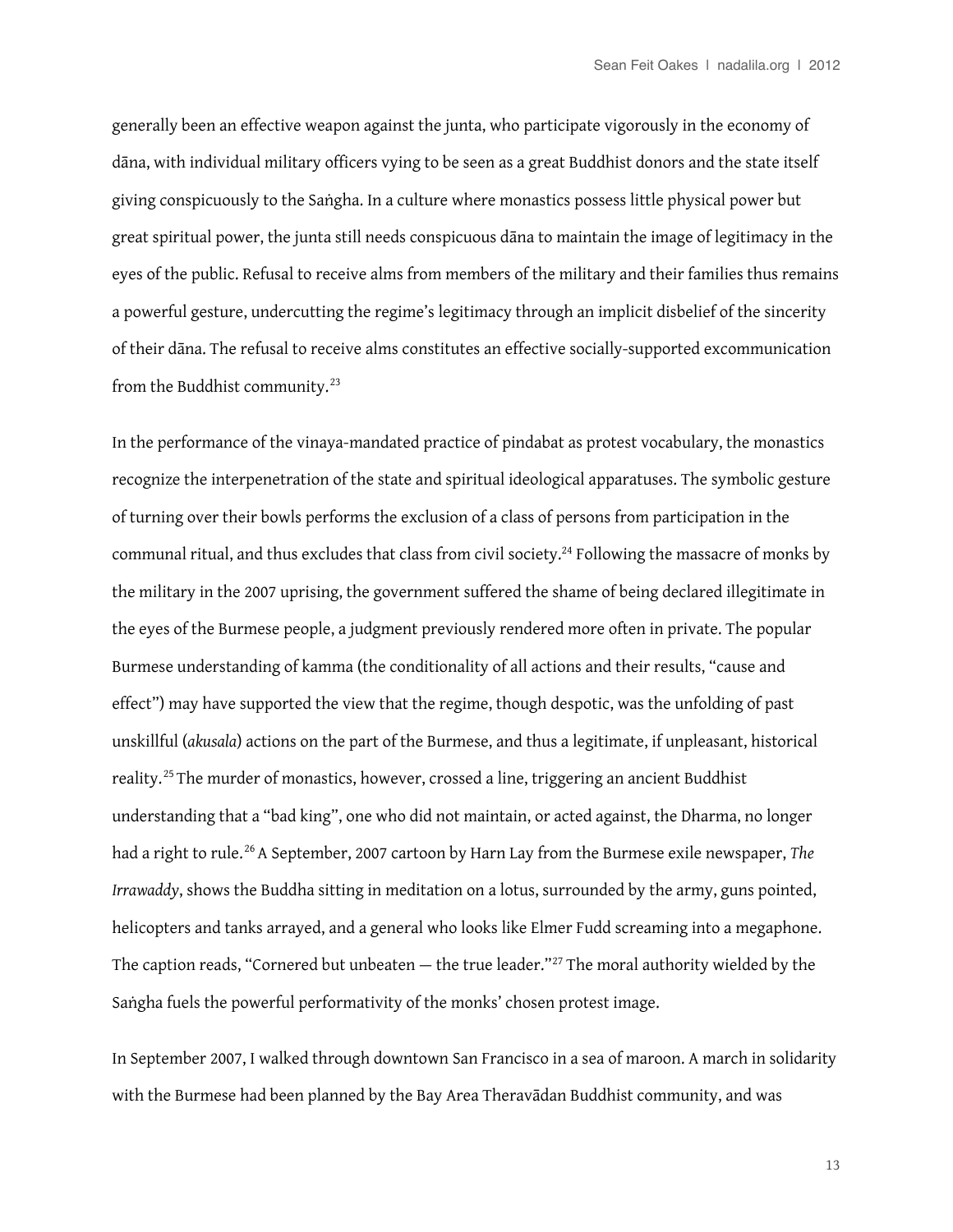attended by a couple hundred supporters, both Buddhist and non-Buddhist, from many diferent communities. The request was to wear dark red or carry red cloth, and organizers handed out swaths of cloth for marchers to wrap themselves in or wave. The hope was that photographs of Americans marching in the Burmese monastic color would slip through the internet into the hands of the struggling Burmese, offering an image of solidarity. I walked with friends and teachers, many of whom like myself had been temporarily ordained in Burma or had practiced in Burmese Theravāda lineages. I carried my old monk's robes folded neatly, but did not wear them, in deference to my position as a lay person. We walked mostly in silence, then sat in a park in the Embarcadero to meditate and chant the Three Refuges. Performing our practice: walking, chanting, and sitting, a hybrid congregation of American Buddhist practitioners and friends honored the source of this path that meant so much to us (Buddha), attempted to practice what we had been taught by our Burmese (and other Asian) teachers (Dharma), and ofered our presence in public as a gesture toward the Great Community of practitioners (Saṅgha) in the West, in Burma, and wherever the wheel of sufering and liberation turns. As I walked and sat, I felt layers of content swirling around me. I felt that perhaps the most important aspect of what we were doing was the resultant photographs, and I knew that I was performing the role of the devout American Theravādan. I felt the eyes of onlookers present and distant as we meditated, and how that witness punctured the inwardness of the meditation practice. And I remembered the Buddha, sitting in meditation at the border, trying and ultimately failing to stop a massacre by sitting alone in an inhospitable place. I was pretty sure our protest would be useless, and that the monk's revolution would fail to unseat the government, if that was one of their ends. But the bonds of shared faith and community deepened for some who were there, and I know from friends that the photos got through to at least a few people. I remember it was a beautiful fall day in the city.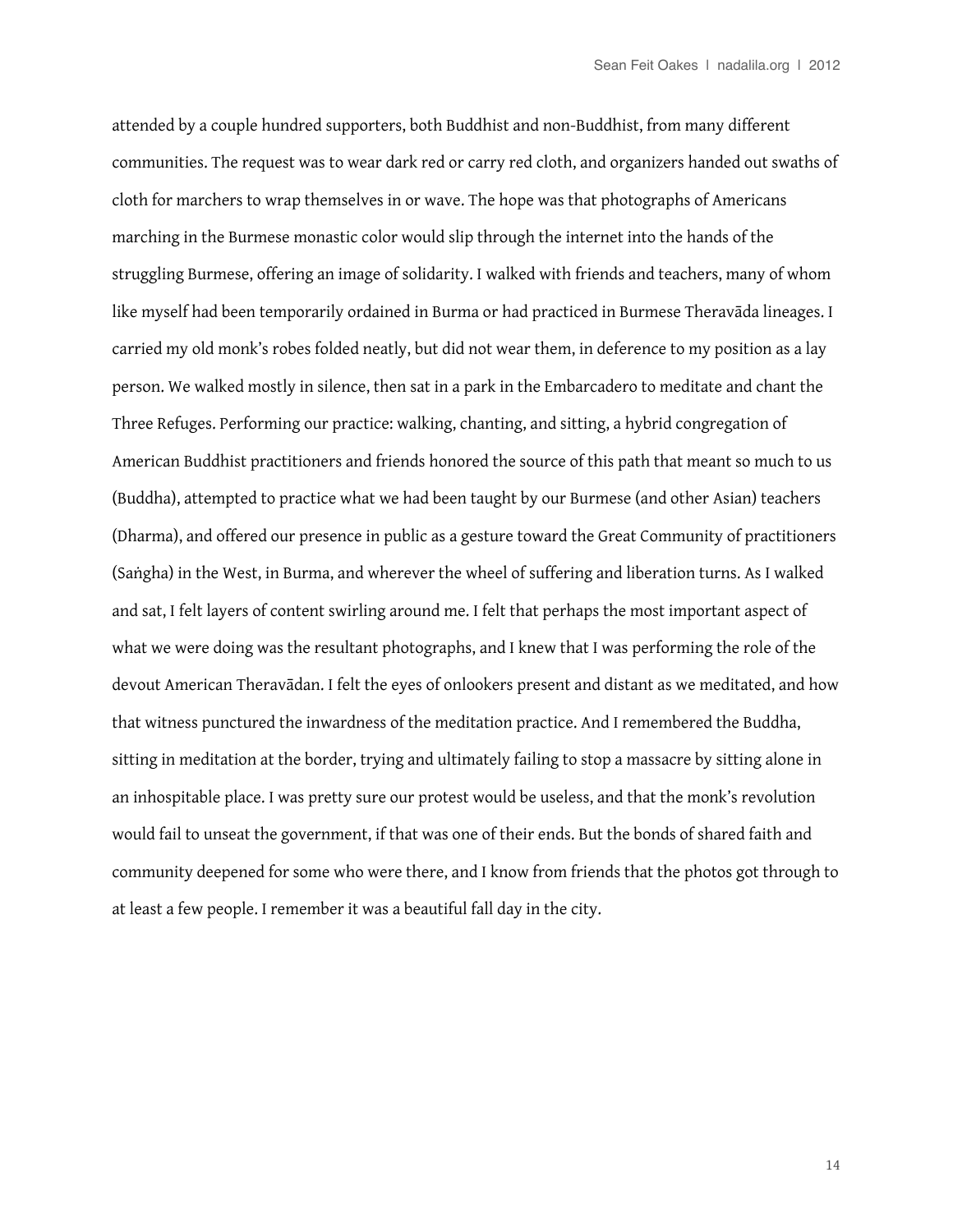## *Bibliography*

Anālayo, Bhikkhu. "MahāPajāPatī'S Going Forth in the Madhyama-āGama." *Journal of Buddhist Ethics* 18 (2011).

Batchelor, Stephen. *Verses from the Center: A Buddhist Vision of the Sublime*. New York: Riverhead, 2000.

- Bodhi, Bhikkhu. *The Numerical Discourses of the Buddha: A Translation of the Aṅguttara Nikāya*. Boston: Wisdom, 2012.
- Bodhi, Bikkhu. *In the Buddha's Words: An Anthology of Discourses from the Pali Canon*. Boston: Wisdom Publications, 2005.
- Conze, Edward. *The Perfection of Wisdom in Eight Thousand Lines & Its Verse Summary*. Wheel Series. San Francisco: Four Seasons Foundation, 1973.
- Gokhale, Jayashree B. "The Sociopolitical Efects of Ideological Change: The Buddhist Conversion of Maharashtrian Untouchables." *The Journal of Asian Studies* 45, no. 2 (1986).
- Habermas, Jürgen. *The Structural Transformation of the Public Sphere: An Inquiry into a Category of Bourgeois Society*. Translated by Thomas Burger; Frederick Lawrence. Cambridge: Polity, 1962.

Hanh, Thich Nhat. "The Next Buddha May Be a Sangha." *Inquiring Mind* 10, no. 2 (1994).

Jones, Ken. *The New Social Face of Buddhism: A Call to Action*. Boston: Wisdom Publications, 2003.

- Jordt, Ingrid. *Burma's Lay Mass Meditation Movement: Buddhism and the Cultural Construction of Power*. Athens: Ohio University Press, 2007.
- Lintner, Bertil. "The Resistance of the Monks: Buddhism and Activism in Burma." New York: Human Rights Watch, 2009.
- M., Margarita. "#Occupysamsara: 99+1 Meditation at Liberty Plaza." The InterDependence Project, http:// www.theidproject.org/blog/margoshka/2011/11/22/occupysamsara-991-meditation-liberty-plaza.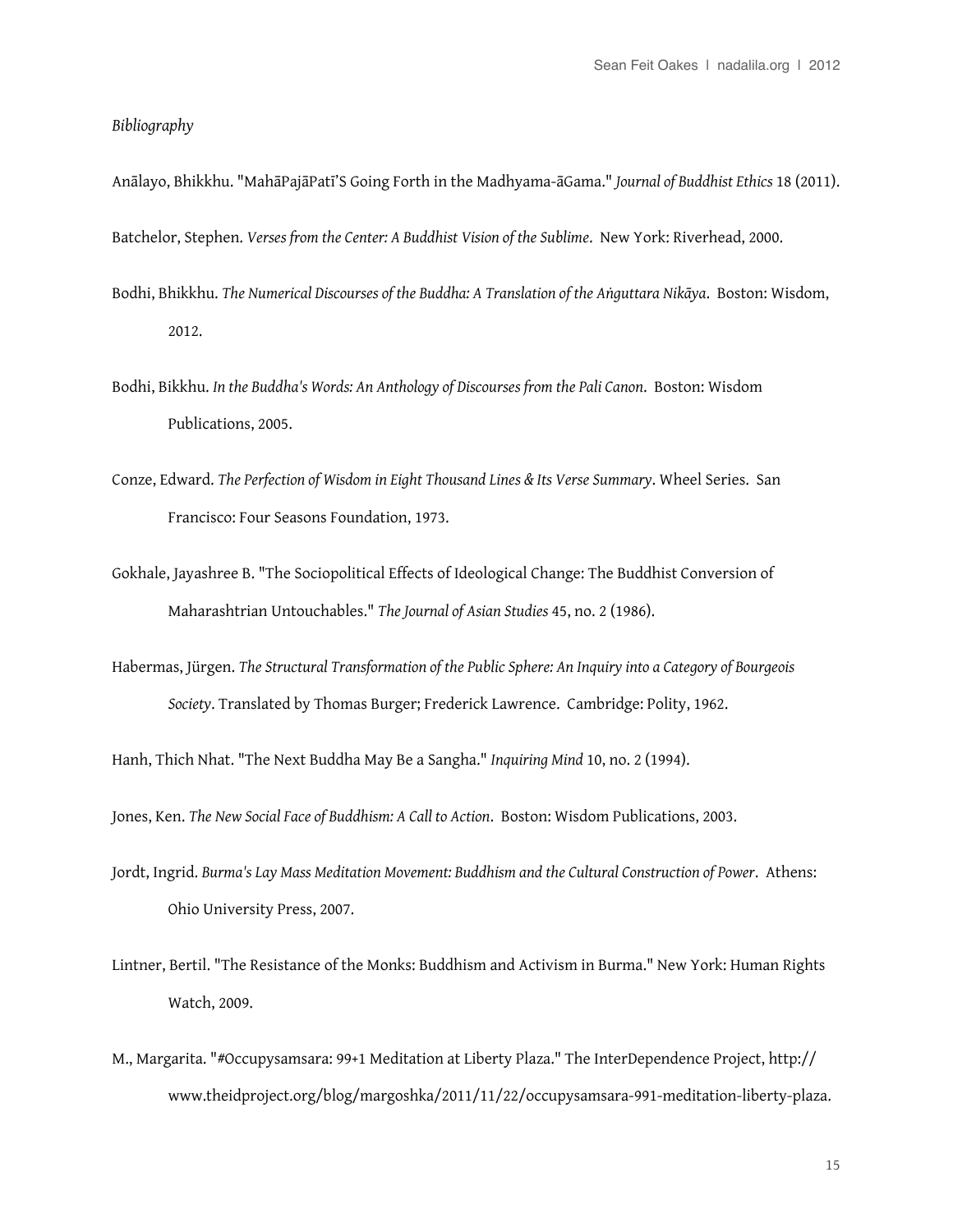Macy, Joanna. *World as Lover, World as Self: Courage for Global Justice and Ecological Renewal*. Berkeley: Parallax Press, 1991.

Michael, S. M., ed. *Untouchable, Dalits in Modern India*. Boulder: Lynne Rienner Publishers, 1999.

Paul, Diana Y. *Women in Buddhism: Images of the Feminine in the Mahayana Tradition*. Berkeley: Univ. of California Press, 1985.

Rouse, W. H. D. *The Jataka, Vol. 4*. edited by E. B. Cowell Cambridge: Cambridge Univ. Press, 1901.

Schober, Juliane. *Modern Buddhist Conjectures in Myanmar: Cultural Narratives, Colonial Legacies, and Civil Society*. Honolulu: Univ. of Hawai'i Press, 2011.

Sekida, Katsuki. *Two Zen Classics: Mumonkan and Hekiganroku*. New York: Weatherhill, 1977.

Shoemaker, Nelson Foster; Jack, ed. *The Roaring Stream: A New Zen Reader*. Hopewell: Ecco Press, 1996.

- Stone, Ethan Nichtern; Shōken Michael. "An Open Letter from Buddhist and Yoga Teachers and Leaders in Support of the Occupy Movement." Occupy Samsara, http://occupysamsara.org/.
- Thompson, Ryan. "Occupy Meditation." The Merit Exchange, http://www.themeritexchange.org/2011/ blog/occupy-meditation/.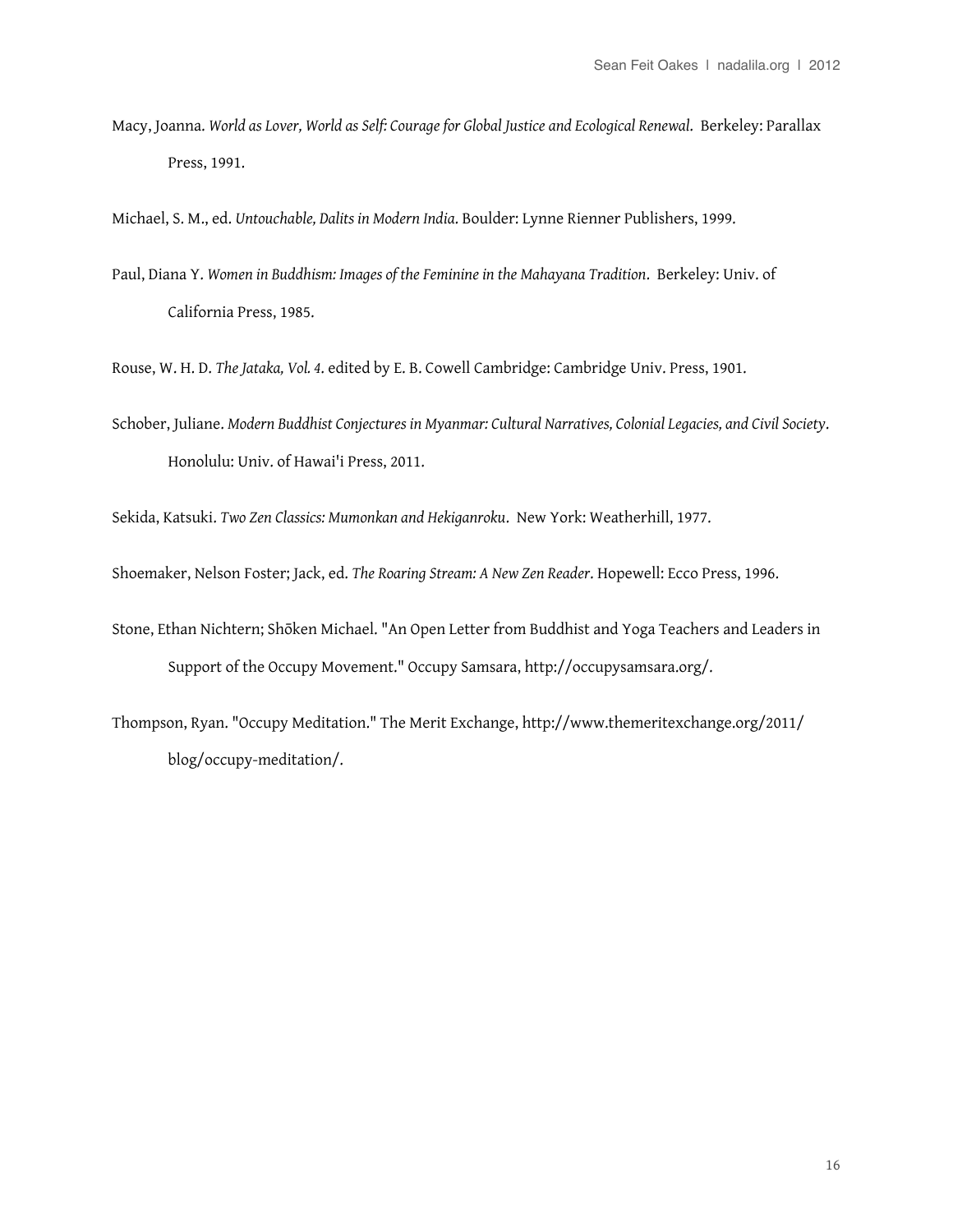<span id="page-16-0"></span>1 Ryan Thompson, "Occupy Meditation," The Merit Exchange, http://www.themeritexchange.org/2011/blog/ occupy-meditation/.

<span id="page-16-1"></span> $^2$  Margarita M., "#Occupysamsara: 99+1 Meditation at Liberty Plaza," The InterDependence Project, <code>http://</code> www.theidproject.org/blog/margoshka/2011/11/22/occupysamsara-991-meditation-liberty-plaza.

<span id="page-16-2"></span>3 Ken Jones, *The New Social Face of Buddhism: A Call to Action* (Boston: Wisdom Publications, 2003). 202.

<span id="page-16-3"></span><sup>4</sup> The Buddha stands up in front of a crowd to teach, and simply holds up a flower. Nobody in the congregation understood except Mahakassapa (Skt., Mahakaśyapa), who smiled, indicating his recognition and enlightenment. The myth is recounted in the Mumonkan, a book of koan (teaching stories used as seeds of inquiry) used in the Rinzai Zen tradition, the tradition in which Robert Aitken had trained in Japan. See Katsuki Sekida, *Two Zen Classics: Mumonkan and Hekiganroku* (New York: Weatherhill, 1977). 41.

<span id="page-16-4"></span><sup>5</sup> Attributed to Bodhidharma, who brought Zen/Ch'an from India to China. See Nelson Foster; Jack Shoemaker, ed. *The Roaring Stream: A New Zen Reader* (Hopewell: Ecco Press, 1996). 6.

<span id="page-16-5"></span><sup>6</sup> "The Buddha, Shakyamuni, our teacher, predicted that the next Buddha would be Maitreya, the Buddha of love. […] It is possible that the next Buddha will not take the form of an individual. The next Buddha may take the form of a community, a community practicing understanding and loving kindness, a community practicing mindful living. And the practice can be carried out as a group, as a city, as a nation." Thich Nhat Hanh, "The Next Buddha May Be a Sangha," *Inquiring Mind* 10, no. 2 (1994).

<span id="page-16-6"></span>7 Bikkhu Bodhi, *In the Buddha's Words: An Anthology of Discourses from the Pali Canon* (Boston: Wisdom Publications, 2005). 3-4.

<span id="page-16-7"></span>8 Ethan Nichtern; Shōken Michael Stone, "An Open Letter from Buddhist and Yoga Teachers and Leaders in Support of the Occupy Movement," Occupy Samsara, http://occupysamsara.org/. Nichtern is also the founder of the InterDependence Project, referenced above. [At time of publication, the website has expired.]

<span id="page-16-8"></span>9 Stephen Batchelor, *Verses from the Center: A Buddhist Vision of the Sublime* (New York: Riverhead, 2000). 128.

<span id="page-16-9"></span>10 see Edward Conze, *The Perfection of Wisdom in Eight Thousand Lines & Its Verse Summary*, Wheel Series (San Francisco: Four Seasons Foundation, 1973). The text strongly promotes the Bodhisattva ideal in opposition to the earlier "disciple" path.

<span id="page-16-10"></span>11 Joanna Macy, *World as Lover, World as Self: Courage for Global Justice and Ecological Renewal* (Berkeley: Parallax Press, 1991).

<span id="page-16-11"></span>12 See Diana Y. Paul, *Women in Buddhism: Images of the Feminine in the Mahayana Tradition* (Berkeley: Univ. of California Press, 1985), 247. Avalokiteśvara is generally depicted as male, while Quan Yin is female. Sometimes both gendered pronouns are even used in the same scripture. Zen writings tend to use her Chinese/Japanese name: Quan Yin/Kwan Yin, and conceptualize her as female. Indian and Tibetan traditions use Avalokiteśvara.

<span id="page-16-12"></span>13 Conze, *The Perfection of Wisdom in Eight Thousand Lines & Its Verse Summary*, 90.

<span id="page-16-13"></span>14 W. H. D. Rouse, *The Jataka, Vol. 4*, ed. E. B. Cowell (Cambridge: Cambridge Univ. Press, 1901), 96.